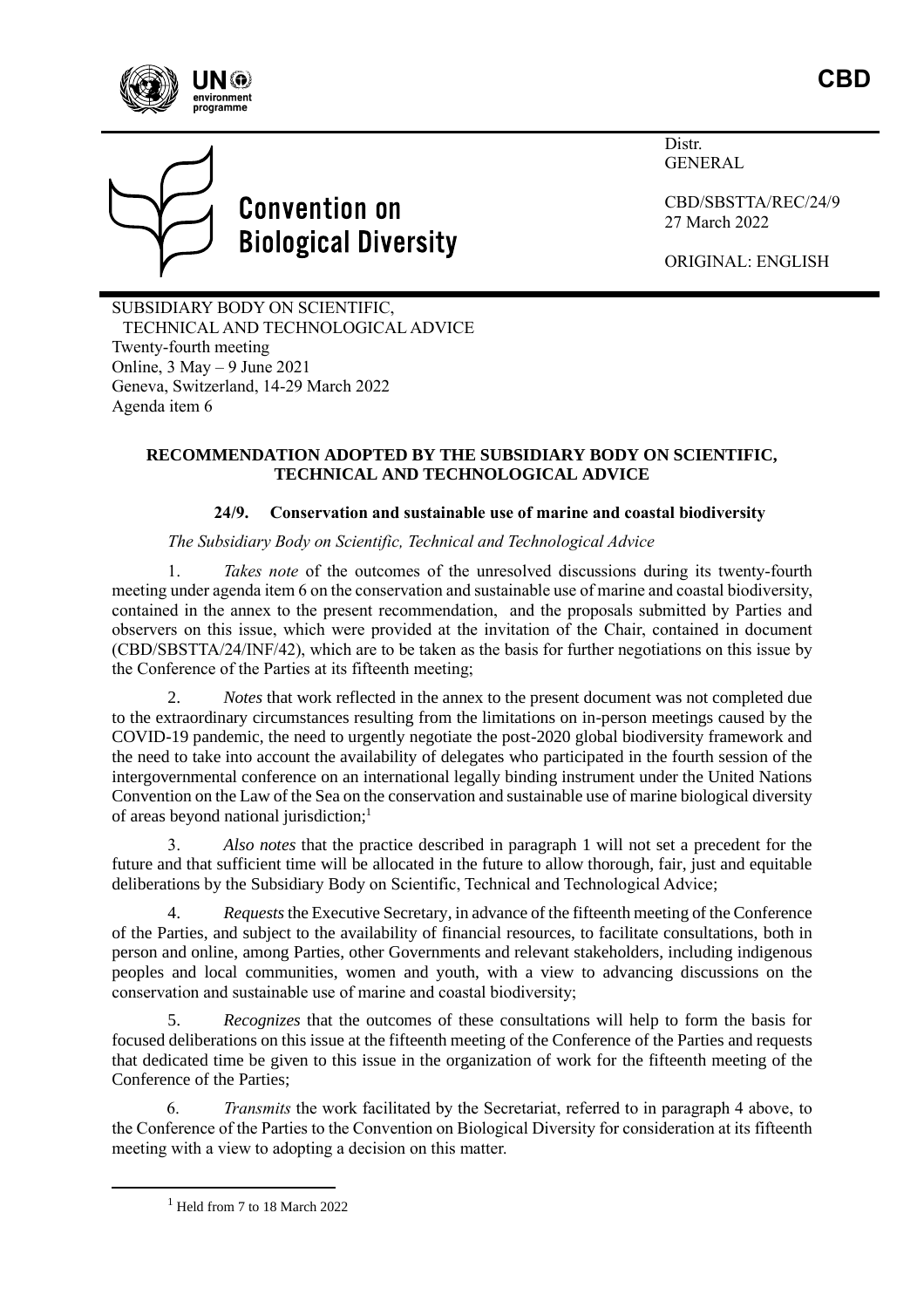#### *Annex*

## **OUTCOMES OF THE DELIBERATIONS OF THE SUBSIDIARY BODY ON SCIENTIFIC, TECHNICAL AND TECHNOLOGICAL ADVICE, AT ITS TWENTY-FOURTH MEETING, ON THE CONSERVATION AND SUSTAINABLE USE OF MARINE AND COASTAL BIODIVERSITY UNDER AGENDA ITEM 6<sup>2</sup>**

The Subsidiary Body on Scientific, Technical and Technological Advice *recommends* that the Conference of the Parties adopt a decision along the following lines:

## *The Conference of the Parties,*

*Recalling* its decisions IX/20, X/29, XI/18, XII/23, XIII/9, XIII/11, XIII/12 and 14/30 with respect to cooperation and collaboration with relevant global and regional organizations and initiatives,

*Recognizing* the need to strengthen collaboration and cooperation with [other] [the] competent intergovernmental organizations with a mandate [to protect and conserve marine biodiversity at the regional level] in areas beyond national jurisdiction in support of the application of the ecosystem approach and the conservation and sustainable use of marine biodiversity[, within the jurisdictional scope of the Convention and its Protocols],

*[Also recognizing* the need to strengthen collaboration and cooperation with other competent intergovernmental organizations in support of the conservation and sustainable use of marine biodiversity, including of areas beyond national jurisdiction, applying the ecosystem approach and the precautionary principle and using the best available science,]

*[Acknowledging* the importance of science for decision-making and welcoming the work under initiatives such as the United Nations Decade of Ocean Science for Sustainable Development and the United Nations Decade for Ecosystem Restoration,]

*Recognizing* the importance of marine and coastal biodiversity as [a cross-cutting element] [one of the key elements] of the post-2020 global biodiversity framework and critical to achieving the 2050 Vision for Biodiversity,

1. *[Takes note* of*][Welcomes]*the report of the Thematic Workshop on Marine and Coastal Biodiversity for the Post-2020 Global Biodiversity Framework,<sup>3</sup> and requests the Executive Secretary to conduct a strategic review and analysis of the programme of work on marine and coastal biodiversity [in the context of][to inform] the implementation of the post-2020 global biodiversity framework, and to prepare a draft update to the programme of work on the basis of this analysis, also considering the outcomes of the above-referenced workshop, as appropriate, for consideration by the Subsidiary Body on Scientific, Technical and Technological Advice [prior to the sixteenth meeting of] the Conference of the Parties;

[1.*alt [Takes note* of*][Welcomes]* the report of the Thematic Workshop on Marine and Coastal Biodiversity for the Post-2020 Global Biodiversity Framework,<sup>4</sup> and requests the Executive Secretary to compile submissions from Parties, other Governments and relevant stakeholders to be considered as potential elements of a strategic review and analysis of the programme of work on marine and coastal biodiversity within national jurisdiction in the context of the implementation of the post-2020 global biodiversity framework, and to prepare a compilation of views based on the aforementioned submissions to support the preparation of an draft update to the programme of work by Subsidiary Body on Scientific, Technical and Technological Advice, taking into account, where appropriate, the outcomes of the above-referenced workshop, as appropriate, for consideration by the Conference of the Parties at its sixteenth meeting;]

2. *Requests* the Executive Secretary to develop a strategic review and analysis of the programme of work on island biodiversity in the context of the implementation of the post-2020 global biodiversity framework, in collaboration with the Global Islands Partnership and building on other

<sup>&</sup>lt;sup>2</sup> This annex reflects the outcomes of the deliberations of the Subsidiary Body on Conference Room Paper 2 ("Conservation") and Sustainable Use of Marine and Coastal Biodiversity") on 23 March 2022.

<sup>3</sup> CBD/POST2020/WS/2019/10/2.

<sup>4</sup> CBD/POST2020/WS/2019/10/2.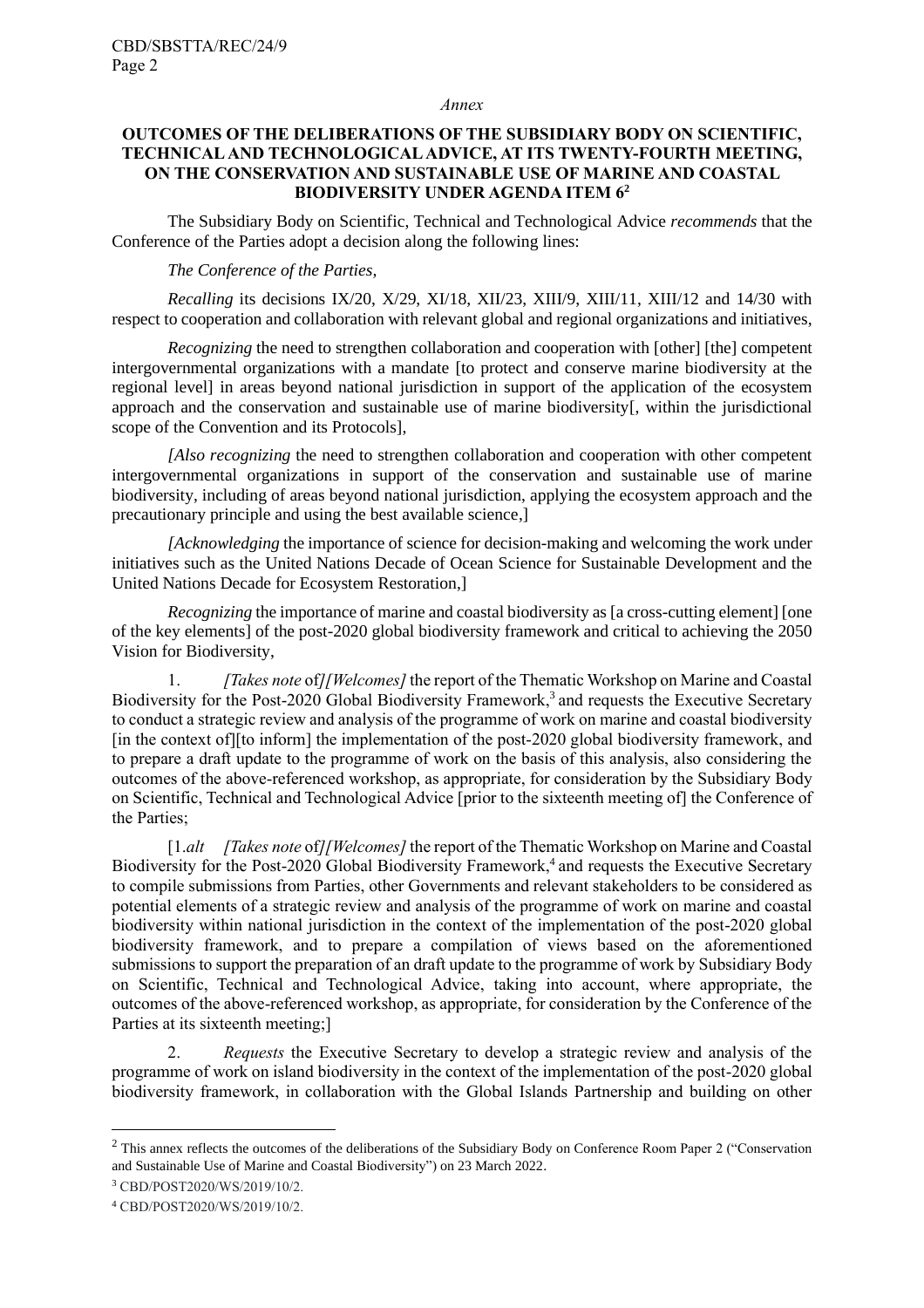relevant efforts to review progress towards global commitments and goals for island biodiversity, and to prepare a draft update to the programme of work on the basis of this analysis for consideration by the Subsidiary Body on Scientific, Technical and Technological Advice and the Conference of the Parties;

[2.*alt Requests* the Executive Secretary to compile submissions from Parties, other Governments and relevant stakeholders to be considered as potential elements of a strategic review and analysis of the programme of work on island biodiversity in the context of the implementation of the post-2020 global biodiversity framework, in collaboration with the Global Islands Partnership and building on other relevant efforts to review progress towards global commitments and goals for island biodiversity, and to prepare a compilation of views based on the aforementioned submissions to support the preparation of a draft update to the programme of work by the Subsidiary Body on Scientific, Technical and Technological Advice, for consideration of the Conference of the Parties at its sixteenth meeting;]

3. *Urges* Parties and invites other Governments to take [action to conserve and sustainably use][into account the importance of] marine and coastal biodiversity [in efforts to implement][in the implementation of] the post-2020 global biodiversity framework, including through enhancing the conservation, protection, restoration and sustainable use of marine and coastal ecosystems, [particularly the most vulnerable marine ecosystems in accordance with the need to effectively protect at least 30 per cent of the global oceans,] addressing threats and pressures, such as marine plastic litter and [illegal, unreported and unregulated][unsustainable] fishing, and conserving and sustainably using marine genetic resources as well as supporting appropriate access to marine genetic resources and the fair and equitable sharing of the benefits arising out of their utilization, within the jurisdictional scope of the Convention and its protocols[, and recognizing the role of indigenous peoples and local communities in conserving and sustainably managing marine and coastal biodiversity];

4. *Invites* relevant global and regional organizations, including the United Nations Framework Convention on Climate Change, the International Maritime Organization, the International Seabed Authority, the Food and Agriculture Organization of the United Nations, regional fishery bodies, and regional seas conventions and action plans, to support the implementation of the post-2020 global biodiversity framework with respect to marine and coastal biodiversity, and to contribute to monitoring and reporting with respect to the implementation of the framework;

5. *Welcomes* the work of the Executive Secretary on the compilation and synthesis of information on:

(a) Impacts of anthropogenic underwater noise on marine and coastal biodiversity and means to minimize and mitigate these impacts;

(b) Impacts of marine debris on marine and coastal biodiversity and habitats and means to minimize and mitigate these impacts;

(c) Experiences with the application of marine spatial planning;

(d) Efforts to implement the Priority Actions to Achieve Aichi Biodiversity Target 10 for Coral Reefs and Closely Associated Ecosystems;

Efforts to implement the Voluntary Specific Workplan on Biodiversity in Cold-water Areas within the Jurisdictional Scope of the Convention;

6. *Encourages* Parties and invites other Governments and relevant organizations to use the information referred to in paragraph 5 above in their efforts to conserve and sustainably use marine and coastal biodiversity, according to national priorities and circumstances, and requests the Executive Secretary to facilitate the compilation, synthesis and sharing of information on efforts to implement the post-2020 global biodiversity framework with respect to various thematic issues related to marine and coastal biodiversity, in line with decisions of the Conference of the Parties;

7. *Also encourages* Parties and invites other Governments to support the development of a global agreement to reduce marine plastic litter under the auspices of the United Nations Environment Assembly;